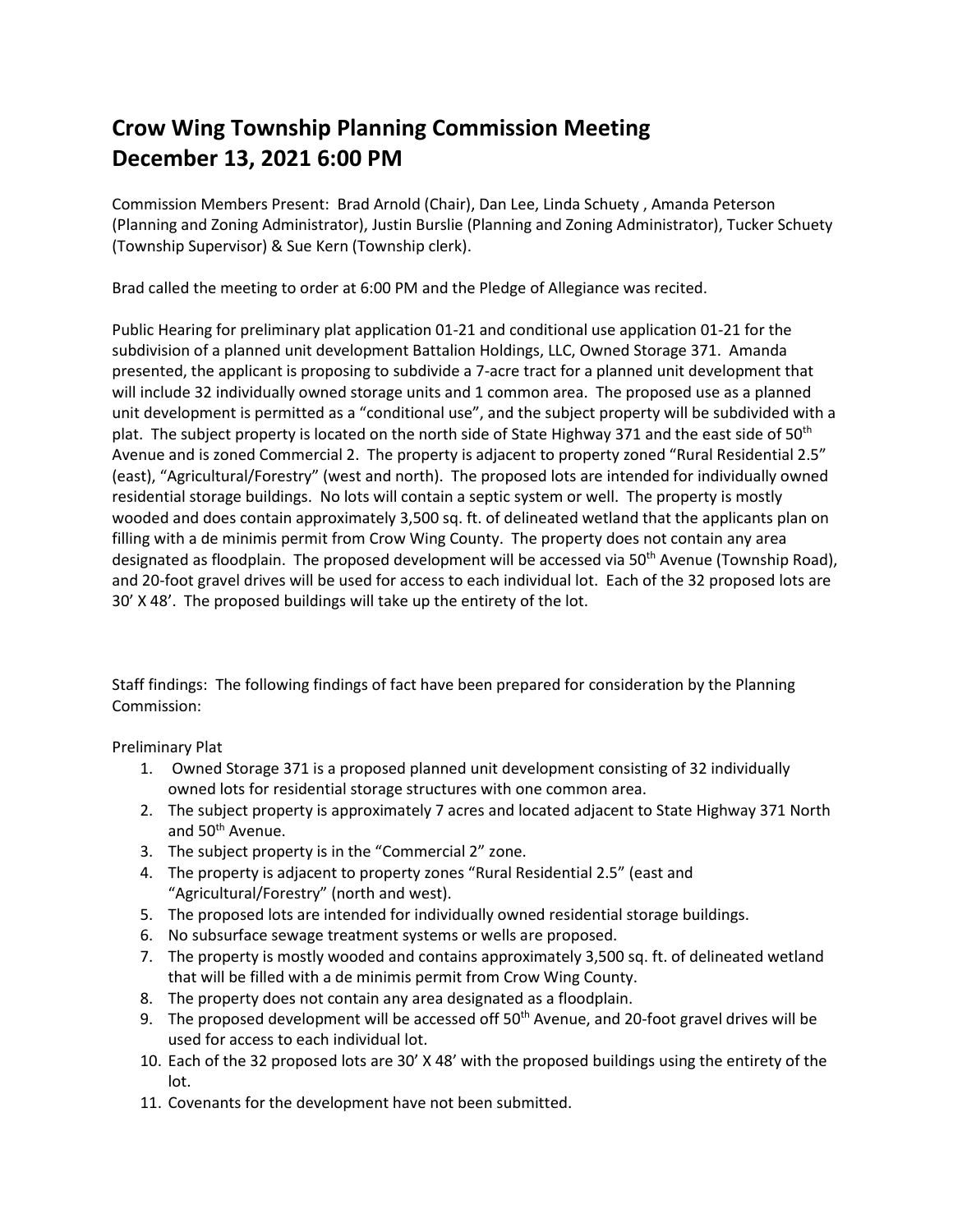- 12. A grading plan for the subdivision has been submitted.
- 13. A stormwater management plan for the development has been submitted.

## Conditional Use Permit

- 1. The proposed use will not impact the health, safety, or general welfare of the occupants in the surrounding neighborhood. The use, with conditions, will not generate offensive noise, odors, or pose any detrimental impacts to the safety of the surrounding neighborhood.
- 2. The proposed use will meet all Crow Wing Township Zoning regulations and conditions outlined in this conditional use permit. Final approval and review of conditions will be given at time of land use permit. Final approval and review of conditions will be given at time of land use permit and before approval of the final plat.
- 3. The proposed use meets the following goals and policies listed in the Comprehensive Plan: Goal 3: Ensure that new subdivisions and developments are designed to maintain privacy for adjacent properties: The proposed planned unit development will have substantial screening in the areas adjacent to residentially zoned property. Goal 7: All properties in the township should maintain a basic level of appearance that is neat and non-offensive.
- 4. The proposed use will not impact nor prevent any potential future development in the surrounding area. The south side of the parcel is adjacent to State Highway 371, and the subject property is located within the "Commercial" zone on the future land use map. The Commercial zone is a designation for property that is best suited for commercial development. Parcels should be adjacent to and have direct access to a state highway.
- 5. The proposed use will not impact any groundwater, surface, or air quality. Proposed improvements will include a detailed stormwater management plan to retain water onsite per the MPCA. The nature of the use will not generate any kind of odors nor impact the air.
- 6. No water is needed to service the proposed use so no impacts to the water supply will occur. The use does not propose any subsurface sewage treatment systems so no impacts will occur. Proper stormwater management techniques and best practices will be strictly followed. All proposed stormwater improvements will adhere to state, and local regulations. During construction all erosion and sediment control best practices will be strictly adhered to and checked.

The Planning Commission can recommend approval/denial to the Town Board or table the application for further review. If the decision is to approve or deny, findings of fact should be cited.

Staff Recommendation: If the Planning Commission wished to approve the applications, staff recommends the following conditions of approval:

## Preliminary Plat

- 1. Prior to final plat approval the applicant shall submit a vegetation/landscaping/screening plan acceptable to the planning commission which includes three staggered rows of 6'-8' tall, planted height evergreen trees located on the east and north property lines. The trees shall be properly maintained. Any tree that dies shall be replaced with a new 6'-8' planted height evergreen tree. One row of evergreens shall also be planted along the west property line.
	- a. The approved vegetation/landscape/screening plan shall be implemented in full prior to land use permit approval OR the property owner shall enter into a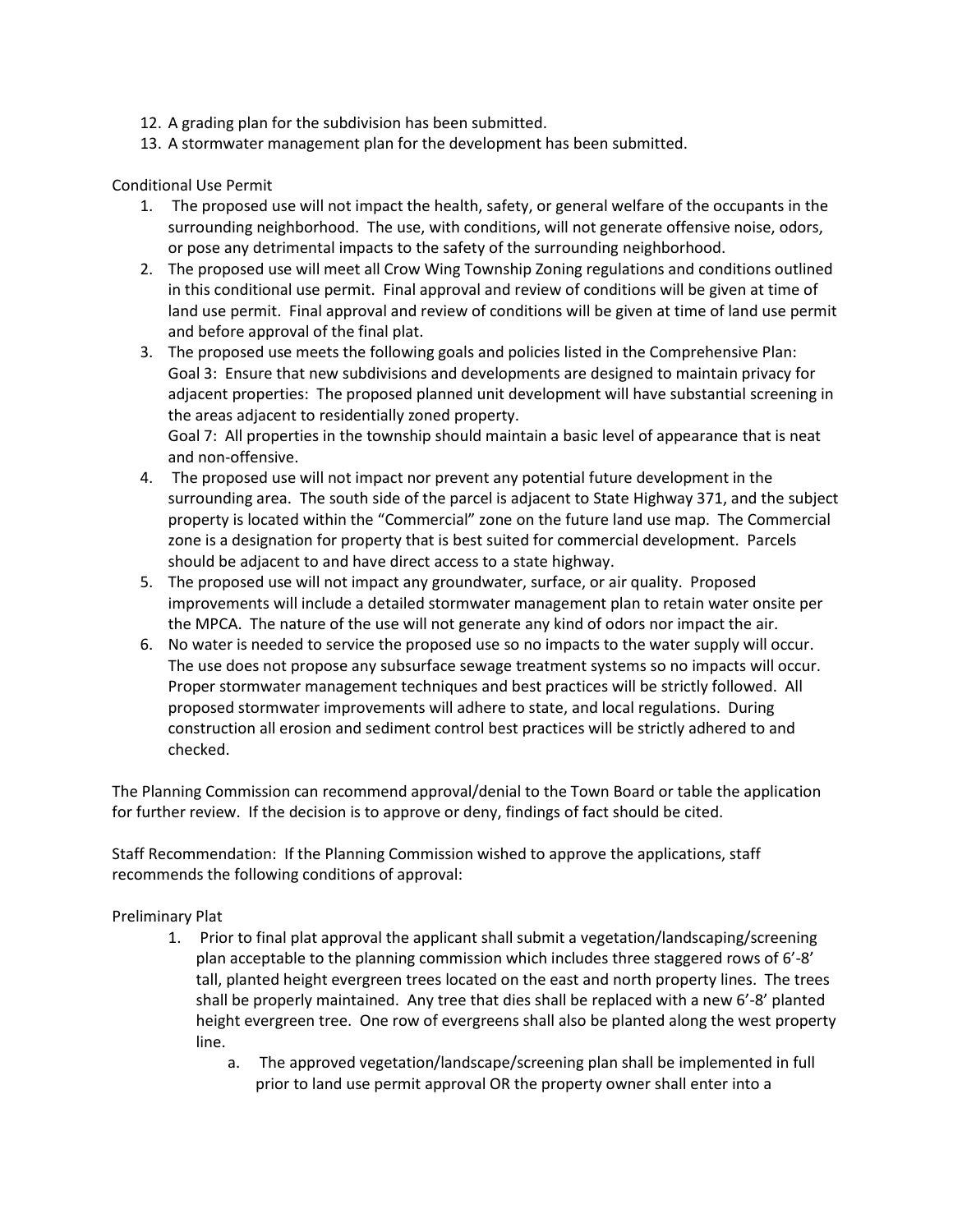development contract including a cash deposit or bond in the amount of 125% of the cost of implementation of the plan prior to final plat approval.

- 2. Private covenants for the development describing ownership and maintenance responsibilities of individual lots and the common area shall be reviewed and approved by the planning commission prior to final plat approval.
- 3. The final plat application shall not be approved until all conditions of the preliminary plat approval are fulfilled.

## Planned Unit Development

- 4. The applicant shall submit a lighting plan showing all exterior lighting.
- 5. The applicant shall submit elevation drawings of the proposed storage buildings, and the color shall be approved by the Planning Commission prior to application of land use permits.
- 6. The planned unit development shall zero lot line setbacks for all interior lots (1-32); however, overhang of roofs will be prohibited.
- 7. Prior to land use permit approval, landscaping, grading, and driveways shall be approved by the township.
- 8. No exterior storage of materials or equipment shall be allowed.
- 9. The structures within the development may only be utilized for personal (non-commercial) storage.
- 10. There shall be no habitation of the storage units.
- 11. Subsurface sewage treatment systems and water well (other than for irrigation) shall not be allowed on the subject property.
- 12. There shall be no encroachments on State Highway 371 ROW, and any work in the ROW will require a permit from the State of Minnesota Department of Transportation.
- 13. The approved stormwater management plan will include the use of sedimentation ponds or comparable, and there will be no stormwater runoff to Highway 371 ROW.

Amanda stated she did send notice to all owners in a half mile radius and there was one response by mail. The letter was in the packet. The resident was concerned about the possibility of an unmarked grave at the location. Amanda did contact the state archeology department and they did not have record of any unmarked graves in their system. They did have one on the property directly to the west. She contacted the individual who wrote the letter and gave her information for the state archeology department. I asked the state archeology department how we should proceed, and they said they have nothing to hold us up and they have no record of it. She also reached out to the owner and asked if they were aware of any unmarked graves, and they did not know of this. She did reach out to the Department of Transportation and those recommendations are in the staff findings above. The applicant has a copy of the staff findings.

Brad stated the township has struggled with commercial development as it has stated it is rural residential overall. However, this property is on the 371 corridor and has a certain amount of commercial and this is suitable for that. The previous owner presented a substantially different proposal of commercial, but this proposal is significantly different than in the past. There is a big emphasis on the buffer around the property to maintain a harmonious atmosphere between commercial and residential. Clearly, the applicant has put a lot of time, money and planning into this proposal, and they appear to be doing things the right way. Regarding the comment about the burial, Brad stated that he had heard about that, and we don't know if that is rumor handed down from the generations or what. If someone is unearthed or discovered, the matter needs to be disclosed and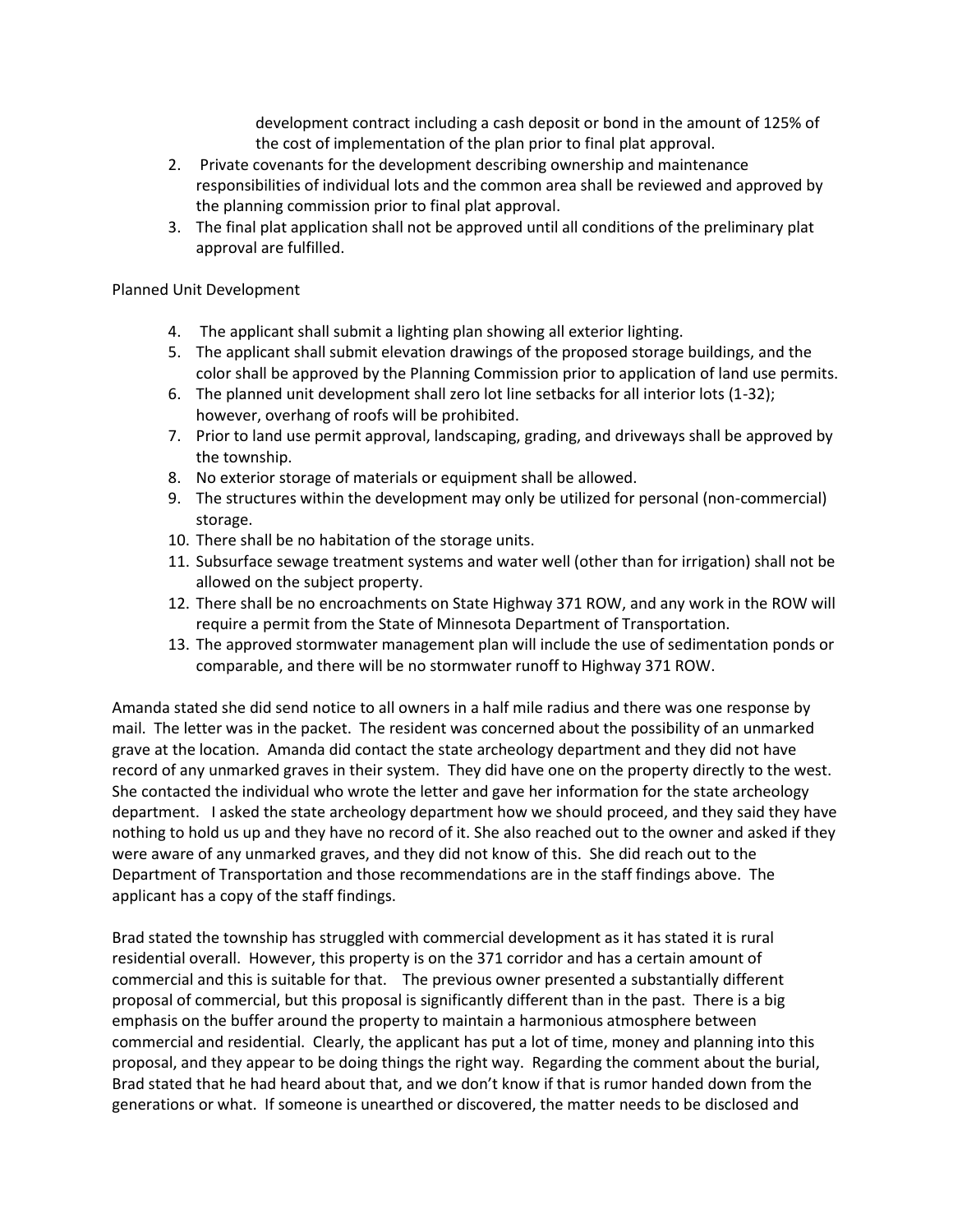treated with utmost care. The applicant stated that the excavator has been notified and he will keep an eye out and observe concern. There was considerable discussion regarding the completion of the 6'-8' evergreen vegetation (3 rows) and the contract agreement. The applicant is aware of the extensive border of trees, and it is to be completed at the time of structure permit and there will be writing in a contract form regarding these details.

The questions of how the applicant will address snow removal and plowing were discussed. Initially the owners will be responsible. Then as sections are sold to others, they will have to form a committee which will then, in turn manage the property including the snow aspects. There will not be a large area for snow storage and snow will have to be removed via trucks, etc. by the new storage unit owners. They will be made aware of this ahead of time and owners will pay dues toward that end. Dan commented they need to keep in mind the snow that comes off the buildings as well will need to be taken care of. The applicant mentioned they would use snow clips on the buildings. Regarding the zero set back from the building and overhangs of roofs will be prohibited and there was discussion regarding the roof drip line. Then Justin asked about who owns the common area and the applicant replied each one of the 32 overall will own it. With that, there will be a pre-existing covenant and understanding in advance where these details will be spelled out. Their attorney is working on the verbiage for that. The entrances will have a gate that goes up versus a sliding one.

Dan questioned if there would be a type of heat. The applicant replied that there would be electricity and that would be an option for that. They hadn't yet talked about propane possibilities but would make a consistent idea for that each to have the same. There would be more discussion about this. Regarding coloration, it was to be a soft pallet of tans, browns, gray or green. Nothing aggressive. Linda questioned about the snow plowing will not be allowed to go across  $50<sup>th</sup>$  Avenue. Tucker questioned the pervious impervious on the site. Only 60% is allowed and they are not even close to that. The applicants stated they were a part of a similar project elsewhere and are aware of the concepts involved. They also stated the owners themselves do their own self-policing of the area as they have a vested interest in it. Brad also mentioned that they would need to see the lighting plan proposal and use of down lighting and to make sure lighting is not projected on the highway or towards neighboring properties. Brad mentioned that owners will have 24/7 hours of access, but he just didn't see owners coming and going in the middle of the night. The conditions will be transferrable to owners. The planned unit development will be recorded at the county and there will be no changing that without a big process and conditions are listed on the PUD. There will be no exterior storage. Dan suggested they consider having internet with cams to watch property that owners may want that feature. The applicant will maintain the property until a possibly 5-person board of new owners take that over and they will be responsible for maintenance. The township will never be taking over the maintenance. A resident questioned the size of the buildings, and the answer was they are 16' high with 14' X 14' doors. The Planning Commission does not have the final ruling on this but are here tonight to make a recommendation to approve/deny or table the proposal to the town board for a final ruling. Once the preliminary plat is approved by the board, they will submit a final plat. There are no changes to dimensions once approved by the Town Board. Brad stated he supports the proposal because they have done all the legal work and have proper storm water plan and presenting a respectable development. Dan made a motion to approve the proposal with the stated finding of facts and conditions that were listed and noted in the proposal to send to the Town Board. Linda seconded. Brad added that the owners would be cooperative and respectful regarding possible remains on the property. Motion passed 4-0. Amanda and Justin will send list of findings and conditions to the owners once the Town Board approves and then they will do the final plat with the vegetation, lighting, storm water and color proposal. A plat check by a  $3<sup>rd</sup>$  party surveyor will be needed. The third thing would be to make sure all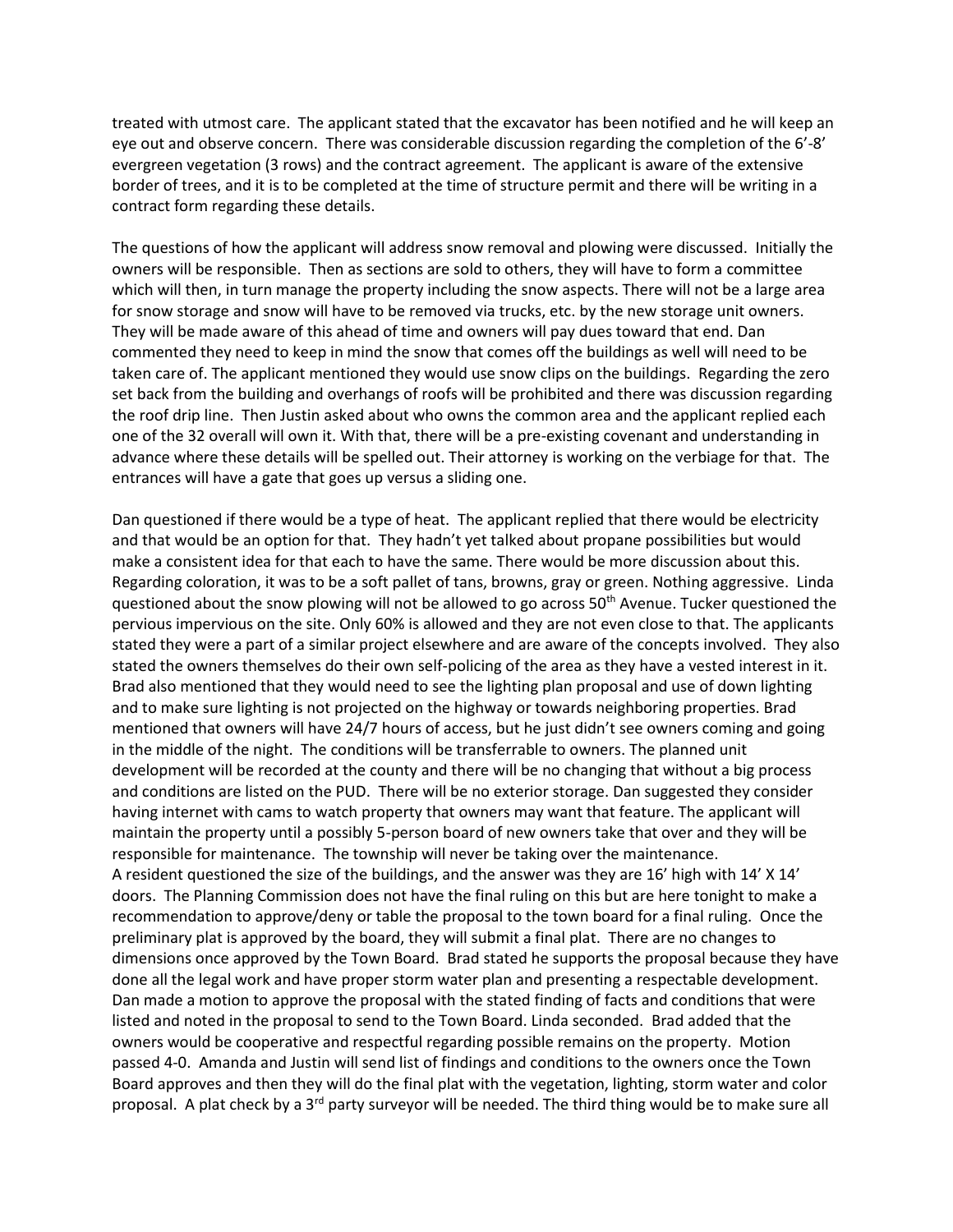the conditions have been met. They will need to again go through a public hearing process again but that is more of a formality at that time. The owners plan to attend the regular board meeting tomorrow.

Additions or Deletions to the Agenda: Will be added to the Old Business.

Approval of Minutes for November 8, 2021, meeting. Linda made a motion to approve the minutes as written. Dan seconded. Motion passed 4-0.

New Business: Ordinance amendments.

- 1. Agribusiness definition and land use.
- 2. Energy systems language

Brad stated a lot is changing in our world regarding solar energy.

Amanda brought in information regarding the above. She stated that agribusiness would address the Litchy situation as well as a couple more businesses and it really should be reflected in the ordinance. The ordinance adds agri-business to the land use table and amendments and allows conditional use permit in the agricultural forestry and rural residential zones. The ordinance encompasses solar energy systems. Residents will not require a permit for a solar panel on top of a roof but require a permit if they want to set it up in a field. If it was a commercial solar panel, they would need a permit for that as well. Litchy's do plan to apply for the permit in February. A conditional use permit will be needed. This will be on the January agenda for a public hearing.

Current enforcement policy & violation ordinance language: Amanda presented a significant amount of language possible additions from surrounding areas. She included the current policy of complaint driven and the township to take care of the violation after that. Her recommendation is to add a space for letters to be written. Currently that is not in the policy. She recommended two letters of violation and a deadline of 30 days for each, for a total of 60 days. She stated that the Township needs to contract with an attorney for unresolved violations. Amanda stated the need to add the whole nuisance section to the ordinance between article 17-20. This would make it easier to reference back to the ordinance when writing letters. Brad intends to recommend to the Township Board to get a local attorney at tomorrow's meeting. Brad said our junk/salvage #45.9 is not lengthy enough and needs more detailed verbiage. There was discussion on the whether there is the right to go on to someone's property and whether permission is needed to do so. They have always requested permission in the past. Justin said if you send a letter and there is no response, you don't go there. The general approach needs to be cordial otherwise law enforcement needs to be present. Currently, whatever you see from the right of way and can take pictures, or go directly to the door, knock, introduce self but that you can not just go looking around without a warrant. If there are no trespass signs, Justin encouraged to stop right there and not go further. Brad is asking for a suggested do's and don'ts for the Commission to follow. Justin also suggested the Commissioners wear a badge to be more official looking and possibly in a township vehicle. Brad stated that for the most part there is an open dialect between the resident and the Commissioner. Brad stated that one of our shortcomings has been timelines are not even documented. Tucker suggested we have written amount of time to give to people and then check back on progress for certain items. Thereafter, an attorney needs to be contacted. The citizen complaint needs to be updated as well. A resident commented that there needs to be some provision keeping in mind that some of the 'problem areas' have been there for decades and over an 80-acre property and not just a 25' lot in a town. Brad stated a line of communication needs to be started and to establish a plan. Brad stated that some residents have the willingness to comply but not always the means to fulfill a plan. Tucker suggested that after a complaint, that within 30 days there needs to be a plan in place to proceed,